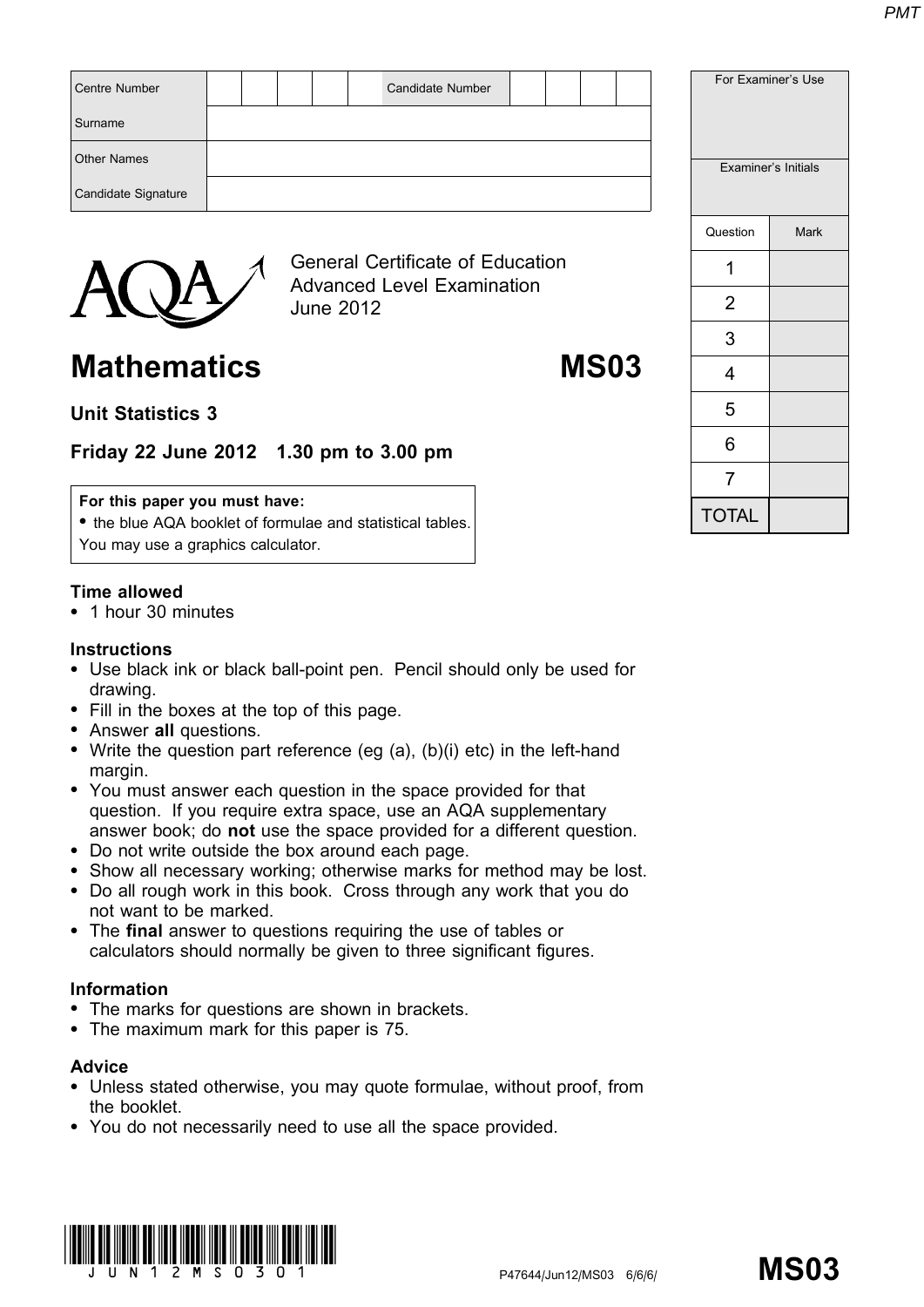Answer all questions.

Answer each question in the space provided for that question.

A wildlife expert measured the neck lengths,  $x$  metres, and the tail lengths,  $y$  metres,  $\mathbf{1}$ of a sample of 12 mature male giraffes as part of a study into their physical characteristics. The results are shown in the table.

| $x$   1.62   1.81   1.75   1.59   1.66   1.61   1.73   1.81   1.88   1.72   1.62   1.60 |  |  |  |  |  |  |
|-----------------------------------------------------------------------------------------|--|--|--|--|--|--|
| 2.33   2.48   2.40   2.31   2.37   2.29   2.47   2.46   2.51   2.34   2.44   2.46       |  |  |  |  |  |  |

Calculate the value of the product moment correlation coefficient between  $x$  and  $y$ .  $(a)$  $(2 \text{ marks})$ 

Investigate, at the 1% level of significance, the hypothesis that there is a positive  $(b)$ correlation between the neck length and the tail length of mature male giraffes. The sample of measurements may be regarded as a random sample from a bivariate normal distribution.  $(4 \text{ marks})$ 

| QUESTION<br>PART<br>REFERENCE | Answer space for question 1 |
|-------------------------------|-----------------------------|
|                               |                             |
|                               |                             |
|                               |                             |
|                               |                             |
|                               |                             |
|                               |                             |
|                               |                             |
|                               |                             |
|                               |                             |
|                               |                             |
|                               |                             |
|                               |                             |
|                               |                             |
|                               |                             |
|                               |                             |

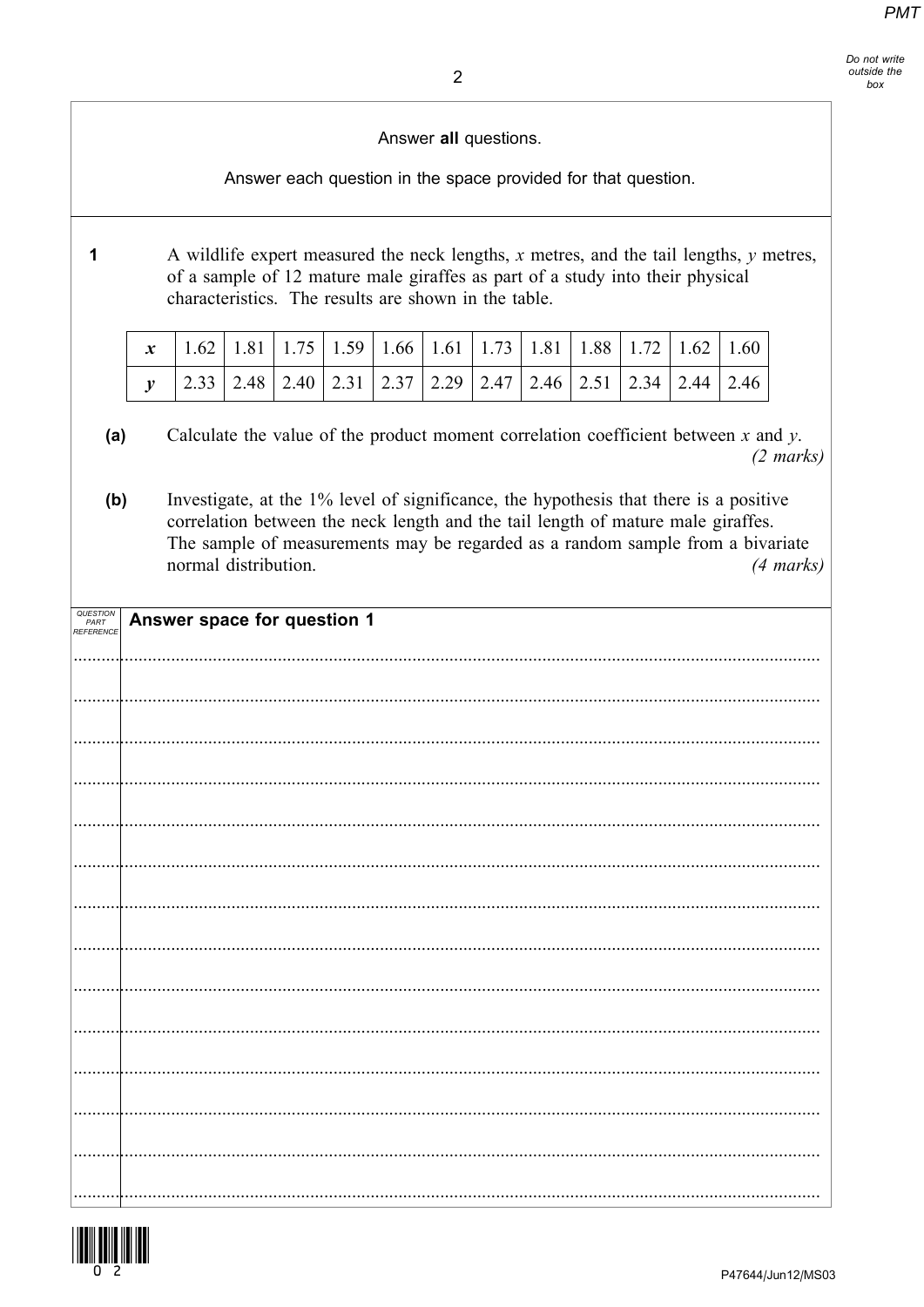Do not write<br>outside the<br>box

| QUESTION<br>PART<br>REFERENCE | Answer space for question 1 |
|-------------------------------|-----------------------------|
|                               |                             |
|                               |                             |
|                               |                             |
|                               |                             |
|                               |                             |
|                               |                             |
|                               |                             |
|                               |                             |
|                               |                             |
|                               |                             |
|                               |                             |
|                               |                             |
|                               |                             |
|                               |                             |
|                               |                             |
|                               |                             |
|                               |                             |
|                               |                             |
|                               |                             |
|                               |                             |
|                               |                             |
|                               |                             |
|                               |                             |
|                               |                             |
|                               |                             |
|                               |                             |
|                               |                             |
|                               |                             |
|                               |                             |
|                               |                             |



Turn over  $\blacktriangleright$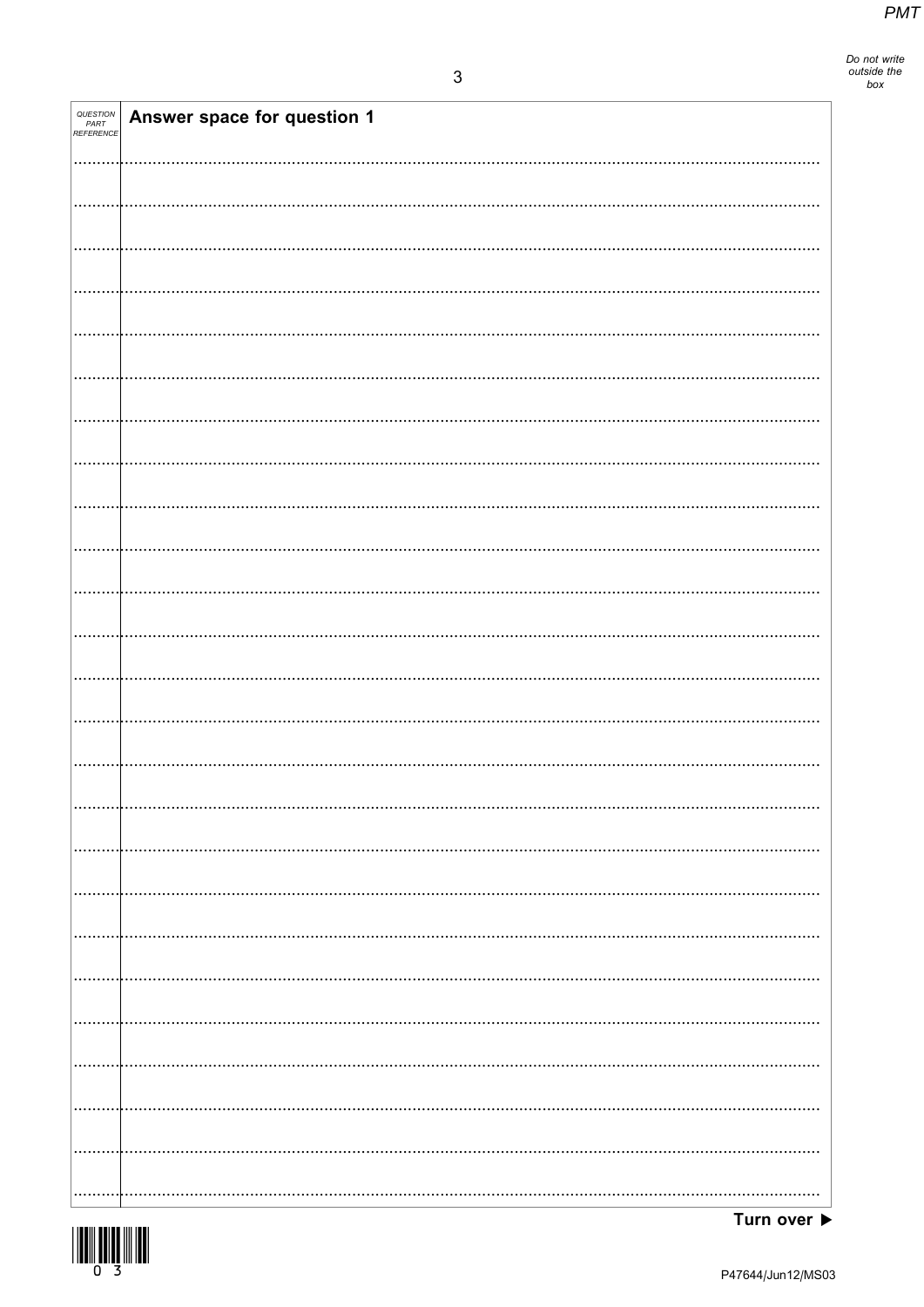As part of a comparison of two varieties of cucumber, Fanfare and Marketmore, random samples of harvested cucumbers of each variety were selected and their lengths measured, in centimetres. The results are summarised in the table.

Length (cm) **Sample Sample** Sample standard size mean deviation **Fanfare** 50 22.0 1.31 Cucumber variety **Marketmore** 75 21.6 0.702 Test, at the 1% level of significance, the hypothesis that there is no difference  $(a)$ between the mean length of harvested Fanfare cucumbers and that of harvested Marketmore cucumbers.  $(6 \text{ marks})$ In addition to length, name one other characteristic of cucumbers that could be used  $(b)$ for comparative purposes.  $(1 mark)$ QUESTION<br>PART<br>REFERENCI Answer space for question 2 



 $\overline{2}$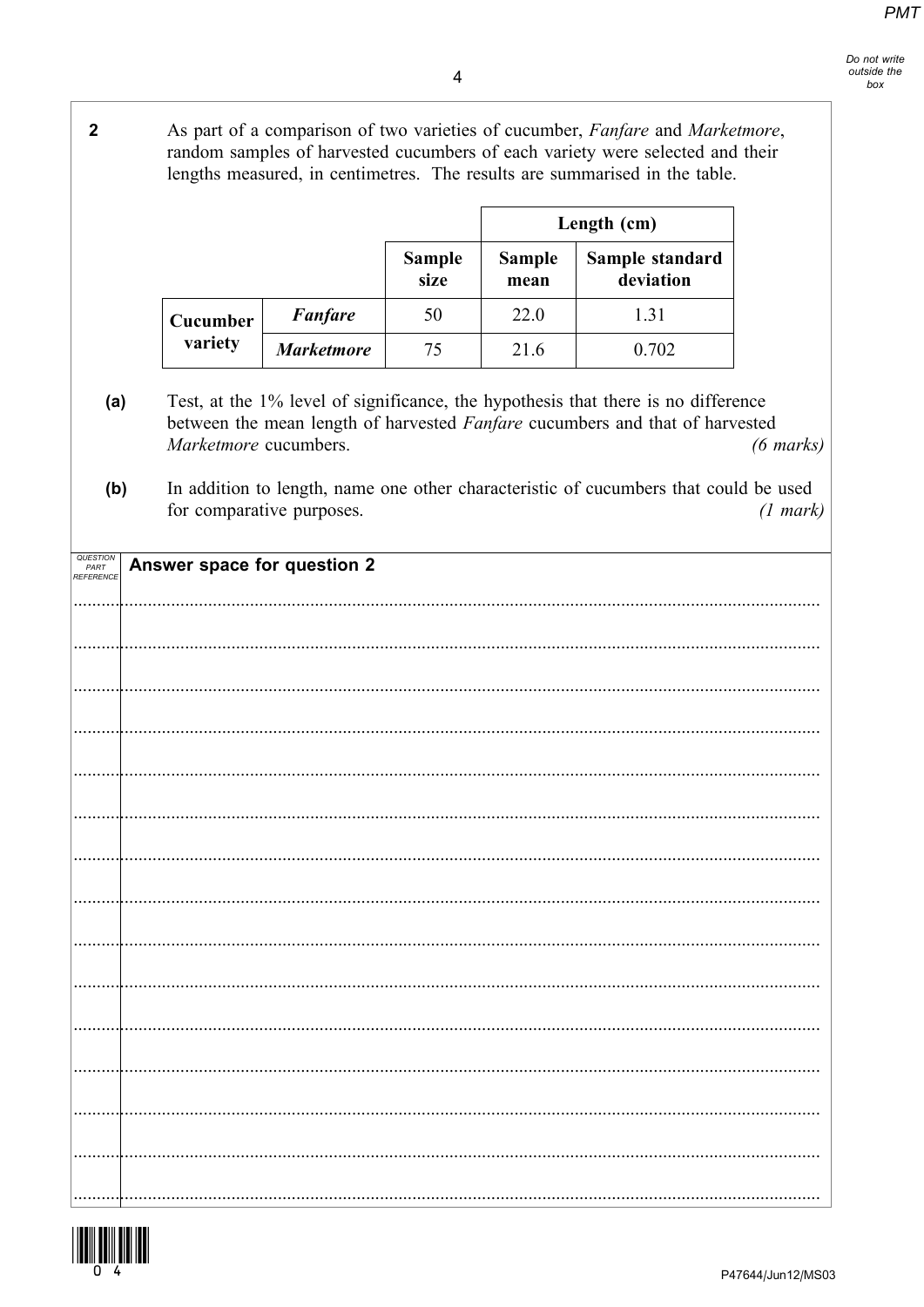Do not write<br>outside the<br>box

| QUESTION<br>PART<br>REFERENCE | Answer space for question 2 |
|-------------------------------|-----------------------------|
|                               |                             |
|                               |                             |
|                               |                             |
|                               |                             |
|                               |                             |
|                               |                             |
|                               |                             |
|                               |                             |
|                               |                             |
|                               |                             |
|                               |                             |
|                               |                             |
|                               |                             |
|                               |                             |
|                               |                             |
|                               |                             |
|                               |                             |
|                               |                             |
|                               |                             |
|                               |                             |
|                               |                             |
|                               |                             |
|                               |                             |
|                               |                             |
|                               |                             |

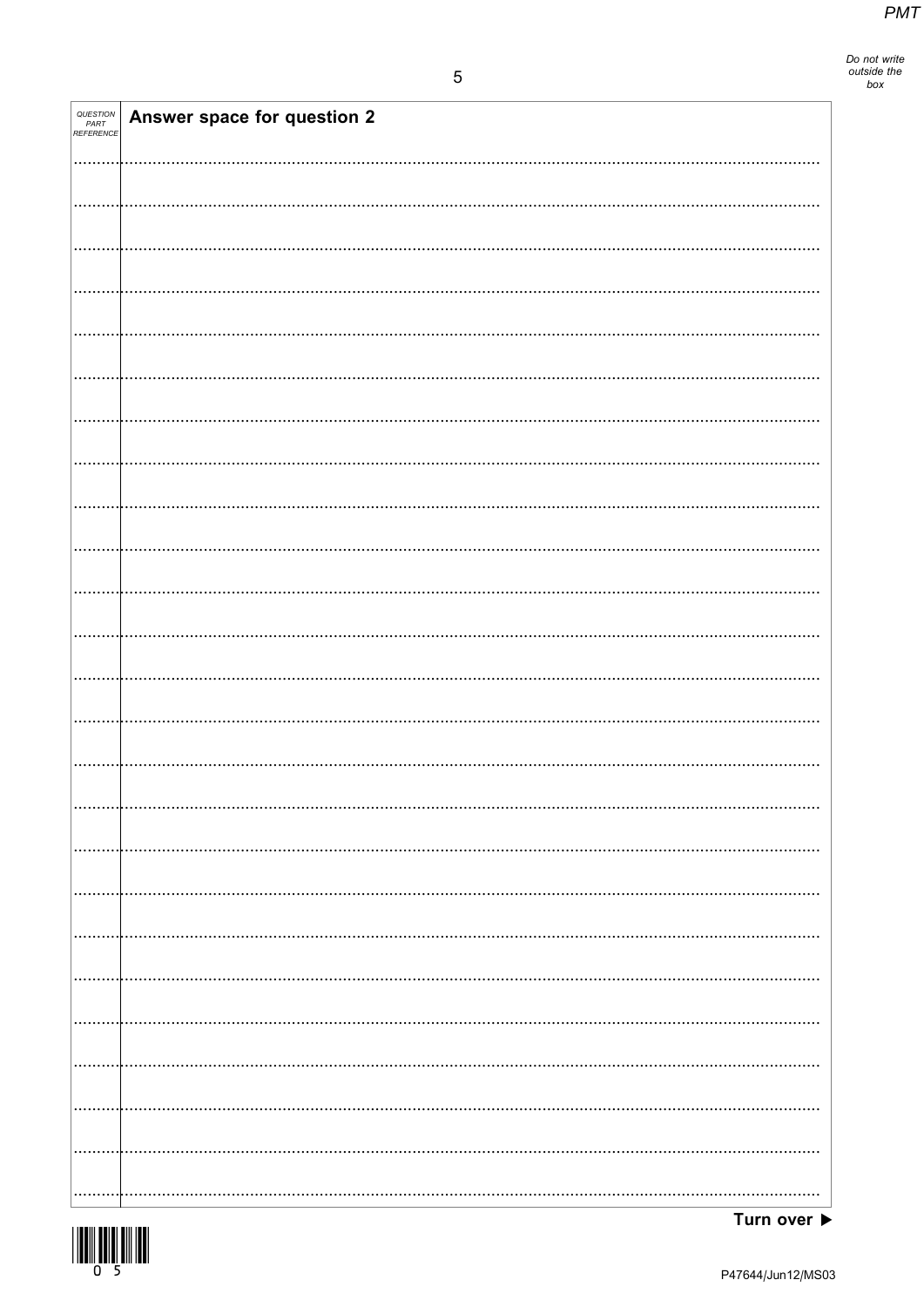| 3                             |       | A hotel has three types of room: double, twin and suite. The <b>percentage</b> of rooms in<br>the hotel of each type is 40, 45 and 15 respectively. |                                                  |                  |              |                |                                                                                        |                     |
|-------------------------------|-------|-----------------------------------------------------------------------------------------------------------------------------------------------------|--------------------------------------------------|------------------|--------------|----------------|----------------------------------------------------------------------------------------|---------------------|
|                               |       |                                                                                                                                                     |                                                  |                  |              |                | Each room in the hotel may be occupied by $0, 1, 2$ , or 3 or more people.             |                     |
|                               |       |                                                                                                                                                     |                                                  |                  |              |                | The proportional occupancy of each type of room is shown in the table.                 |                     |
|                               |       |                                                                                                                                                     |                                                  |                  |              | Occupancy      |                                                                                        |                     |
|                               |       |                                                                                                                                                     |                                                  | $\boldsymbol{0}$ | $\mathbf{1}$ | $\overline{2}$ | 3 or more                                                                              |                     |
|                               |       |                                                                                                                                                     | <b>Double</b>                                    | 0.15             | 0.35         | 0.45           | 0.05                                                                                   |                     |
|                               |       | Room                                                                                                                                                | Twin                                             | 0.05             | 0.55         | 0.30           | 0.10                                                                                   |                     |
|                               |       |                                                                                                                                                     | <b>Suite</b>                                     | 0.10             | 0.20         | 0.55           | 0.15                                                                                   |                     |
|                               |       |                                                                                                                                                     | exactly 2 occupants is 0.45.                     |                  |              |                | For example, the probability that, on a particular night, a double room has            |                     |
| (a)                           |       | room is:                                                                                                                                            |                                                  |                  |              |                | On a particular night, a room is selected at random. Find the probability that this    |                     |
|                               | (i)   | an unoccupied suite;                                                                                                                                |                                                  |                  |              |                |                                                                                        | $(1 \text{ mark})$  |
|                               | (iii) |                                                                                                                                                     | occupied by 2 or more people;                    |                  |              |                |                                                                                        | $(2 \text{ marks})$ |
|                               |       | (iii) unoccupied;                                                                                                                                   |                                                  |                  |              |                |                                                                                        | $(2 \text{ marks})$ |
|                               |       |                                                                                                                                                     | (iv) a double room, given that it is unoccupied; |                  |              |                |                                                                                        | $(2 \text{ marks})$ |
|                               | (v)   |                                                                                                                                                     | a suite, given that it is occupied.              |                  |              |                |                                                                                        | $(3 \text{ marks})$ |
| (b)                           |       |                                                                                                                                                     | random sample of 3 rooms is selected.            |                  |              |                | The hotel has a very large number of rooms from which, on a particular night, a        |                     |
|                               |       |                                                                                                                                                     | that each room is of a different type.           |                  |              |                | Given that all 3 of these rooms are occupied, calculate an estimate of the probability | (4 marks)           |
| QUESTION<br>PART<br>REFERENCE |       |                                                                                                                                                     | Answer space for question 3                      |                  |              |                |                                                                                        |                     |
|                               |       |                                                                                                                                                     |                                                  |                  |              |                |                                                                                        |                     |
|                               |       |                                                                                                                                                     |                                                  |                  |              |                |                                                                                        |                     |
|                               |       |                                                                                                                                                     |                                                  |                  |              |                |                                                                                        |                     |
|                               |       |                                                                                                                                                     |                                                  |                  |              |                |                                                                                        |                     |
|                               |       |                                                                                                                                                     |                                                  |                  |              |                |                                                                                        |                     |
|                               |       |                                                                                                                                                     |                                                  |                  |              |                |                                                                                        |                     |

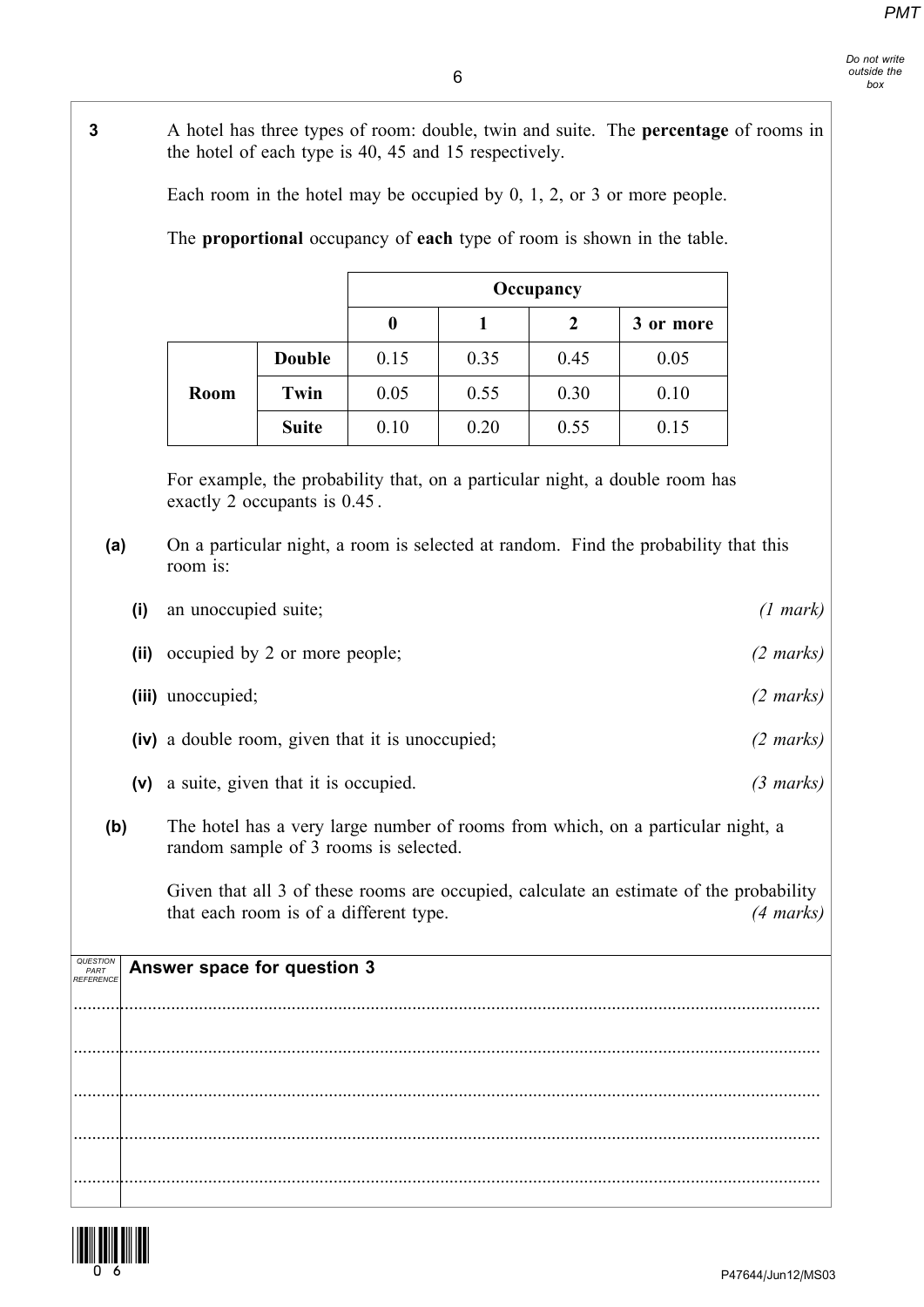Do not write<br>outside the<br>box

| QUESTION<br>PART<br>REFERENCE | Answer space for question 3 |
|-------------------------------|-----------------------------|
|                               |                             |
|                               |                             |
|                               |                             |
|                               |                             |
|                               |                             |
|                               |                             |
|                               |                             |
|                               |                             |
|                               |                             |
|                               |                             |
|                               |                             |
|                               |                             |
|                               |                             |
|                               |                             |
|                               |                             |
|                               |                             |
|                               |                             |
|                               |                             |
|                               |                             |
|                               |                             |
|                               |                             |
|                               |                             |
|                               |                             |
|                               |                             |
|                               |                             |
|                               |                             |

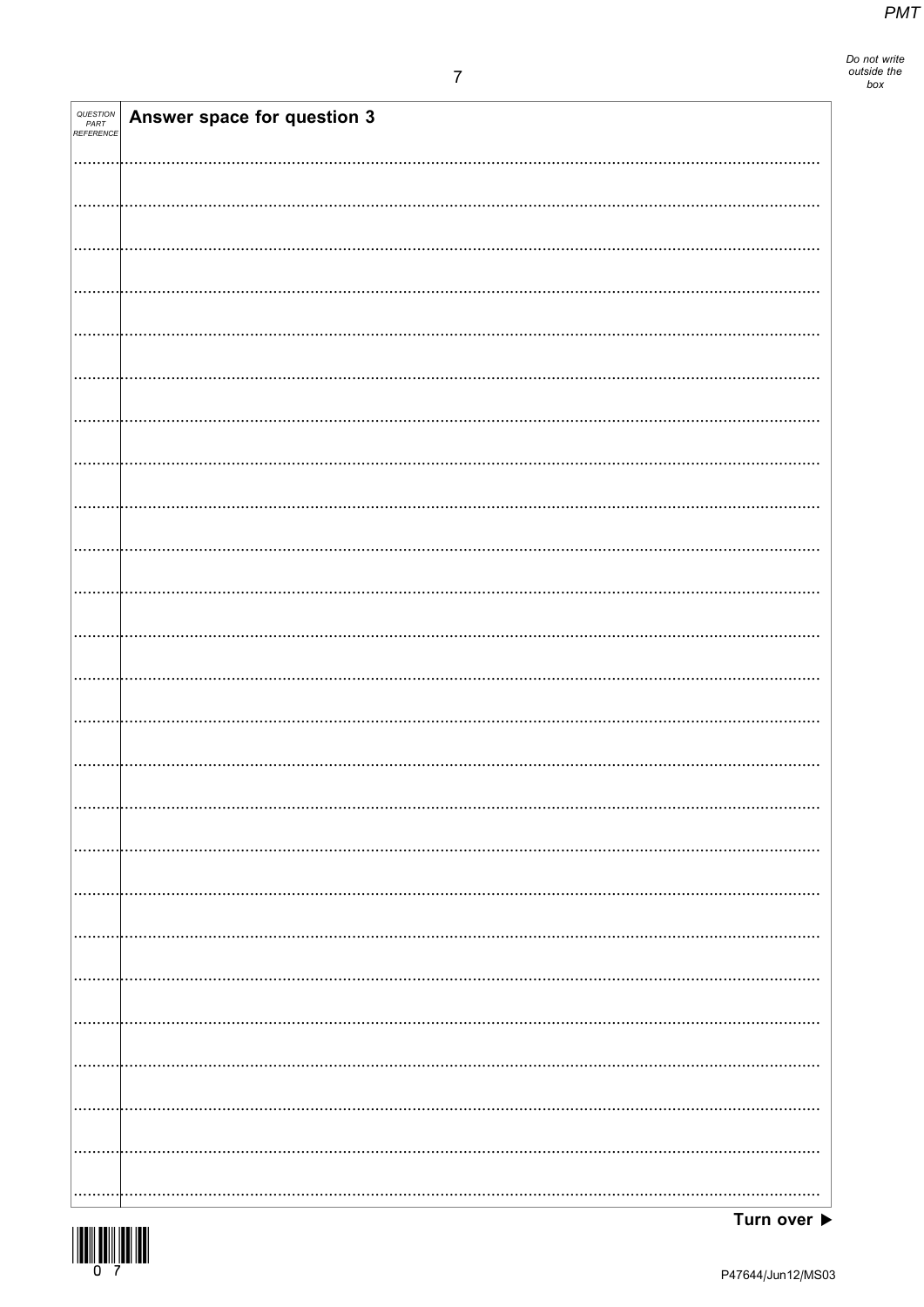| QUESTION<br>PART<br>REFERENCE | Answer space for question 3 |
|-------------------------------|-----------------------------|
|                               |                             |
|                               |                             |
|                               |                             |
|                               |                             |
|                               |                             |
|                               |                             |
|                               |                             |
|                               |                             |
|                               |                             |
|                               |                             |
|                               |                             |
|                               |                             |
|                               |                             |
|                               |                             |
|                               |                             |
|                               |                             |
|                               |                             |
|                               |                             |
|                               |                             |
|                               |                             |
|                               |                             |
|                               |                             |
|                               |                             |
|                               |                             |
|                               |                             |
|                               |                             |
|                               |                             |
|                               |                             |

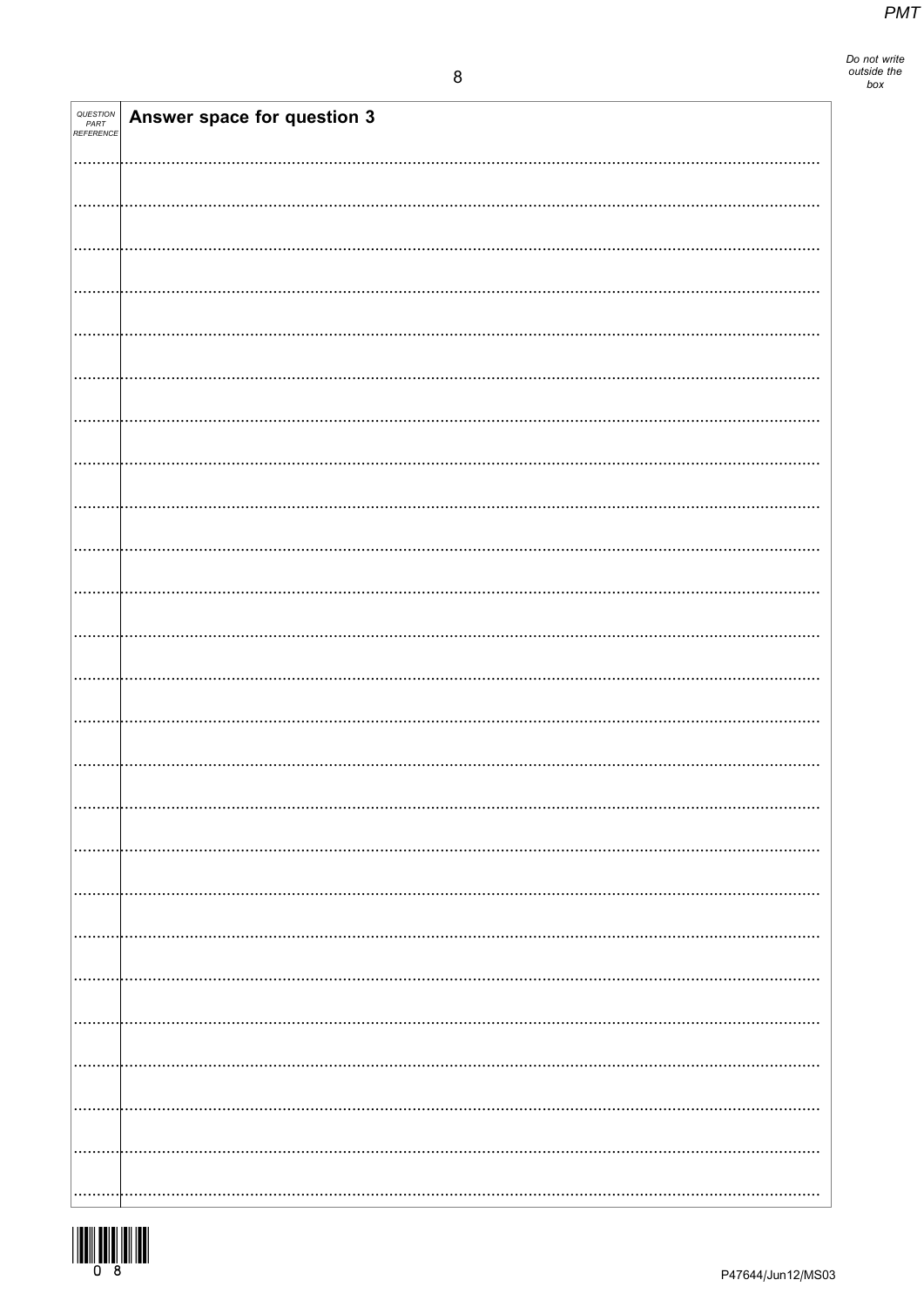Do not write<br>outside the<br>box

| QUESTION<br>PART<br>REFERENCE | Answer space for question 3 |
|-------------------------------|-----------------------------|
|                               |                             |
|                               |                             |
|                               |                             |
|                               |                             |
|                               |                             |
|                               |                             |
|                               |                             |
|                               |                             |
|                               |                             |
|                               |                             |
|                               |                             |
|                               |                             |
|                               |                             |
|                               |                             |
|                               |                             |
|                               |                             |
|                               |                             |
|                               |                             |
|                               |                             |
|                               |                             |
|                               |                             |
|                               |                             |
|                               |                             |
|                               |                             |
|                               |                             |
|                               |                             |



Turn over  $\blacktriangleright$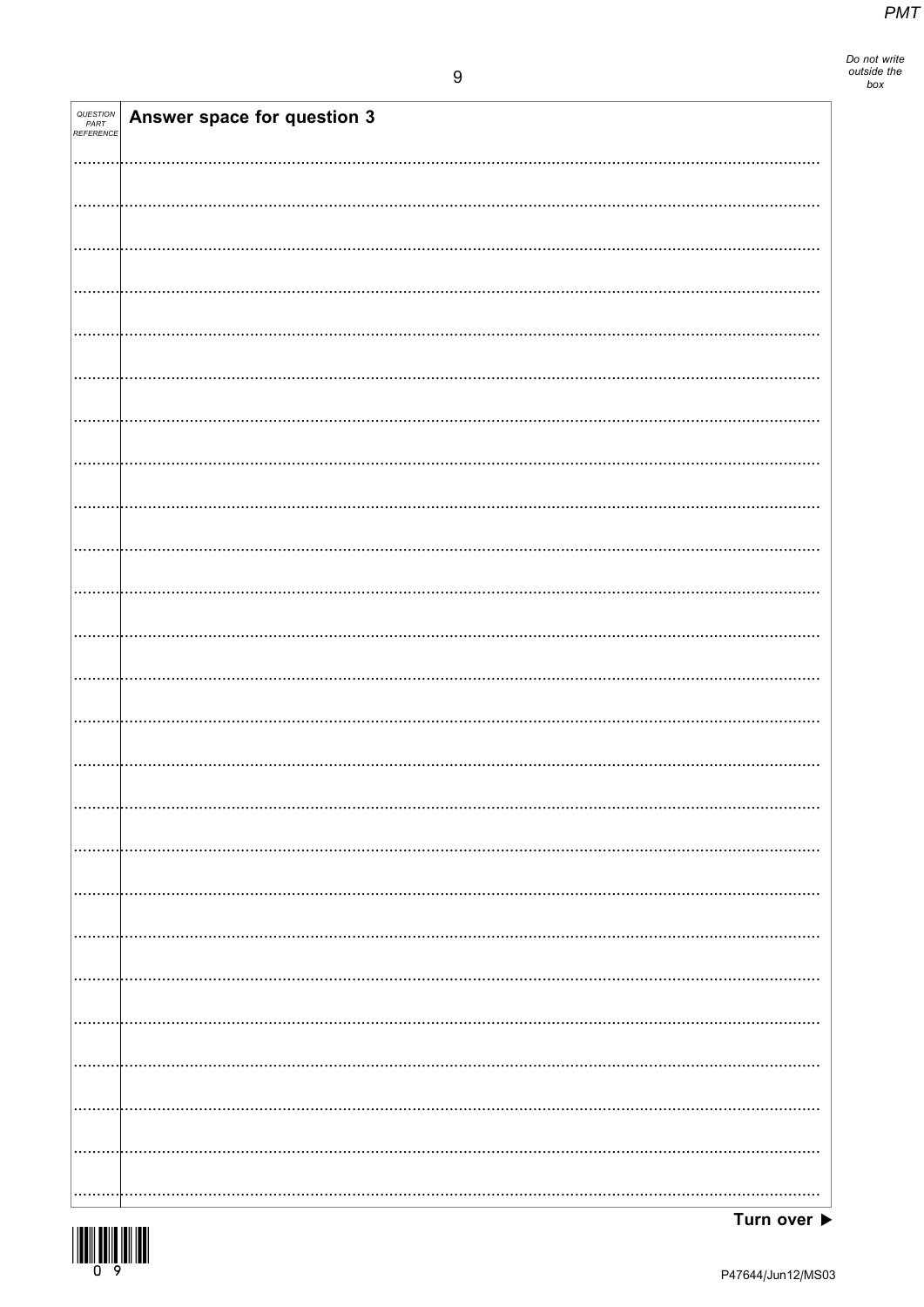| 4                             | The manager of a medical centre suspects that patients using repeat prescriptions<br>were requesting, on average, more items during 2011 than during 2010. |
|-------------------------------|------------------------------------------------------------------------------------------------------------------------------------------------------------|
|                               | The mean number of items on a repeat prescription during 2010 was 2.6.                                                                                     |
|                               | An analysis of a random sample of 250 repeat prescriptions during 2011 showed a<br>total of 688 items requested.                                           |
|                               | The number of items requested on a repeat prescription may be modelled by a<br>Poisson distribution.                                                       |
|                               | Use a distributional approximation to investigate, at the 5% level of significance,<br>the manager's suspicion.<br>$(6 \text{ marks})$                     |
| QUESTION<br>PART<br>REFERENCE | Answer space for question 4                                                                                                                                |
|                               |                                                                                                                                                            |
|                               |                                                                                                                                                            |
|                               |                                                                                                                                                            |
|                               |                                                                                                                                                            |
|                               |                                                                                                                                                            |
|                               |                                                                                                                                                            |
|                               |                                                                                                                                                            |
|                               |                                                                                                                                                            |
|                               |                                                                                                                                                            |
|                               |                                                                                                                                                            |
|                               |                                                                                                                                                            |
|                               |                                                                                                                                                            |
|                               |                                                                                                                                                            |
|                               |                                                                                                                                                            |
|                               |                                                                                                                                                            |
|                               |                                                                                                                                                            |
|                               |                                                                                                                                                            |
|                               |                                                                                                                                                            |
|                               |                                                                                                                                                            |
|                               |                                                                                                                                                            |

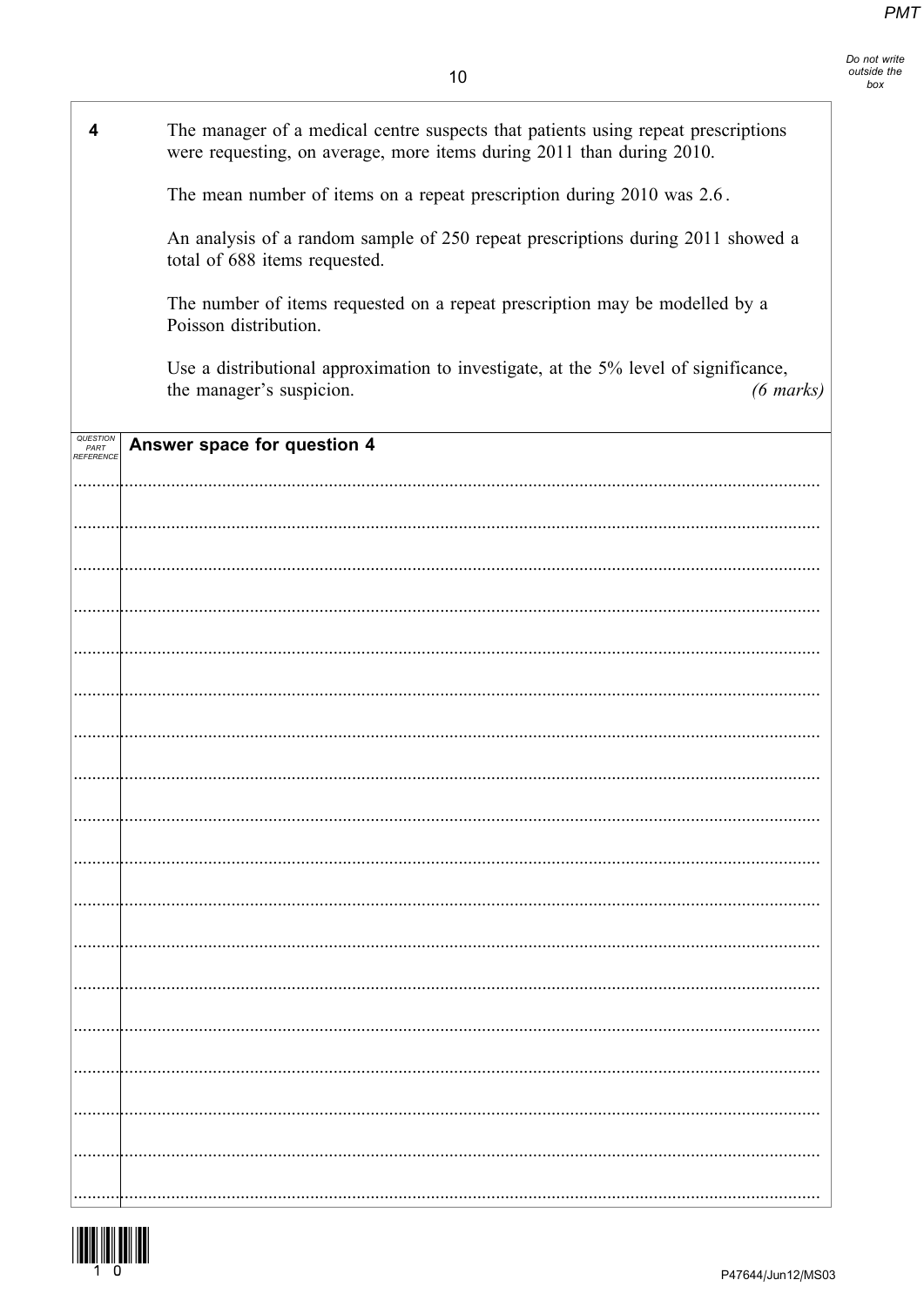Do not write<br>outside the<br>box

| QUESTION<br>PART<br>REFERENCE | Answer space for question 4 |
|-------------------------------|-----------------------------|
|                               |                             |
|                               |                             |
|                               |                             |
|                               |                             |
|                               |                             |
|                               |                             |
|                               |                             |
|                               |                             |
|                               |                             |
|                               |                             |
|                               |                             |
|                               |                             |
|                               |                             |
|                               |                             |
|                               |                             |
|                               |                             |
|                               |                             |
|                               |                             |
|                               |                             |
|                               |                             |
|                               |                             |
|                               |                             |
|                               |                             |
|                               |                             |
|                               |                             |
|                               |                             |
|                               |                             |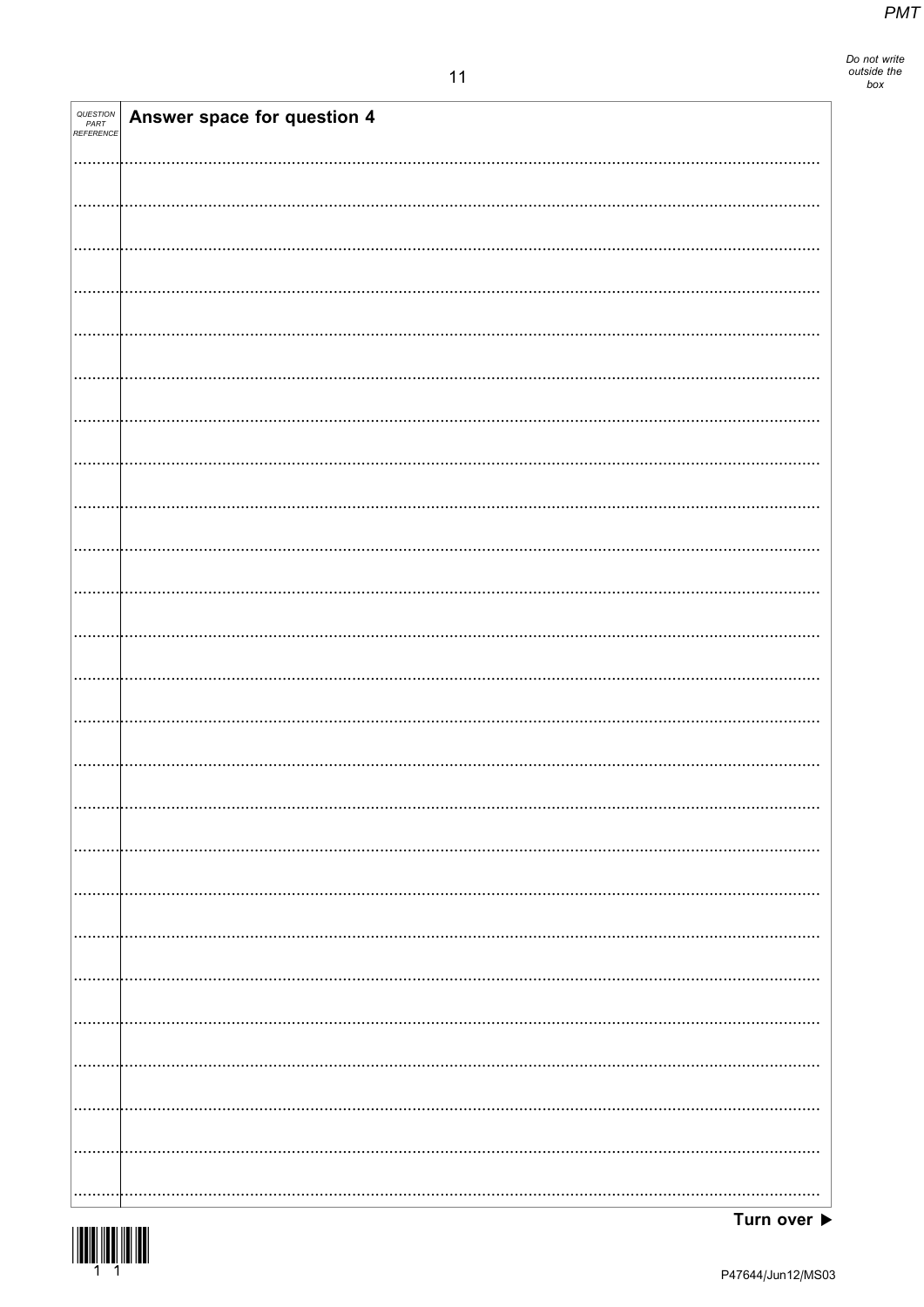| 5                 | A random sample of 125 people was selected from a council's electoral roll. Of<br>these, 68 were in favour of a proposed local building plan.                                                                                                                                                          |
|-------------------|--------------------------------------------------------------------------------------------------------------------------------------------------------------------------------------------------------------------------------------------------------------------------------------------------------|
| (a)               | Construct an approximate 98% confidence interval for the percentage of people on<br>the council's electoral roll who were in favour of the proposal.<br>$(6 \text{ marks})$                                                                                                                            |
| (b)               | Calculate, to the nearest 5, an estimate of the minimum sample size necessary in<br>order that an approximate 98% confidence interval for the percentage of people on<br>the council's electoral roll who were in favour of the proposal has a width of<br>at most 10 per cent.<br>$(4 \text{ marks})$ |
| PART<br>REFERENCE | Answer space for question 5                                                                                                                                                                                                                                                                            |
|                   |                                                                                                                                                                                                                                                                                                        |
|                   |                                                                                                                                                                                                                                                                                                        |
|                   |                                                                                                                                                                                                                                                                                                        |
|                   |                                                                                                                                                                                                                                                                                                        |
|                   |                                                                                                                                                                                                                                                                                                        |
|                   |                                                                                                                                                                                                                                                                                                        |
|                   |                                                                                                                                                                                                                                                                                                        |
|                   |                                                                                                                                                                                                                                                                                                        |
|                   |                                                                                                                                                                                                                                                                                                        |
|                   |                                                                                                                                                                                                                                                                                                        |
|                   |                                                                                                                                                                                                                                                                                                        |
|                   |                                                                                                                                                                                                                                                                                                        |
|                   |                                                                                                                                                                                                                                                                                                        |
|                   |                                                                                                                                                                                                                                                                                                        |
|                   |                                                                                                                                                                                                                                                                                                        |
|                   |                                                                                                                                                                                                                                                                                                        |
|                   |                                                                                                                                                                                                                                                                                                        |

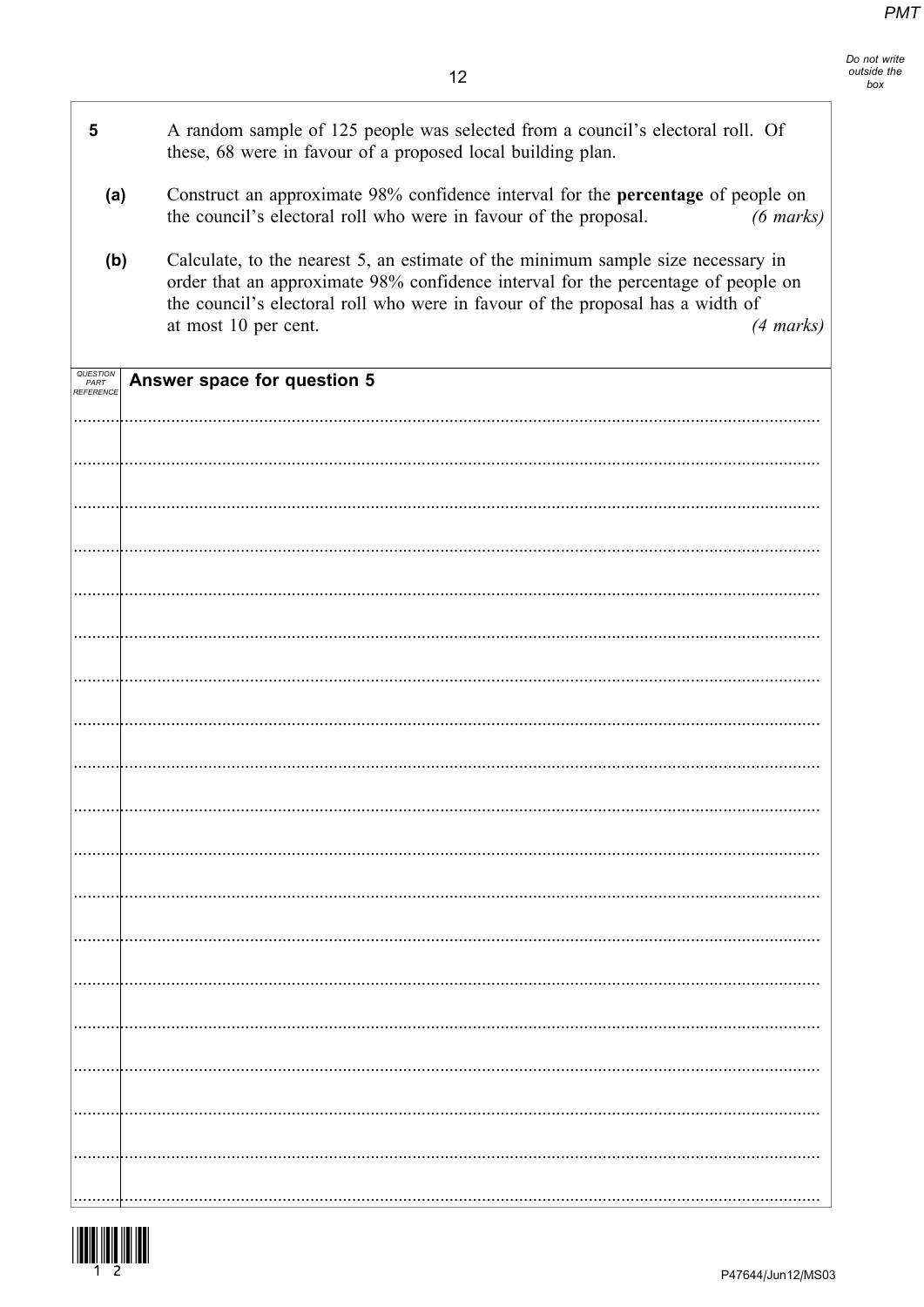Do not write<br>outside the<br>box

| QUESTION<br>PART<br>REFERENCE | Answer space for question 5 |
|-------------------------------|-----------------------------|
|                               |                             |
|                               |                             |
|                               |                             |
|                               |                             |
|                               |                             |
|                               |                             |
|                               |                             |
|                               |                             |
|                               |                             |
|                               |                             |
|                               |                             |
|                               |                             |
|                               |                             |
|                               |                             |
|                               |                             |
|                               |                             |
|                               |                             |
|                               |                             |
|                               |                             |
|                               |                             |
|                               |                             |
|                               |                             |
|                               |                             |
|                               |                             |
|                               |                             |

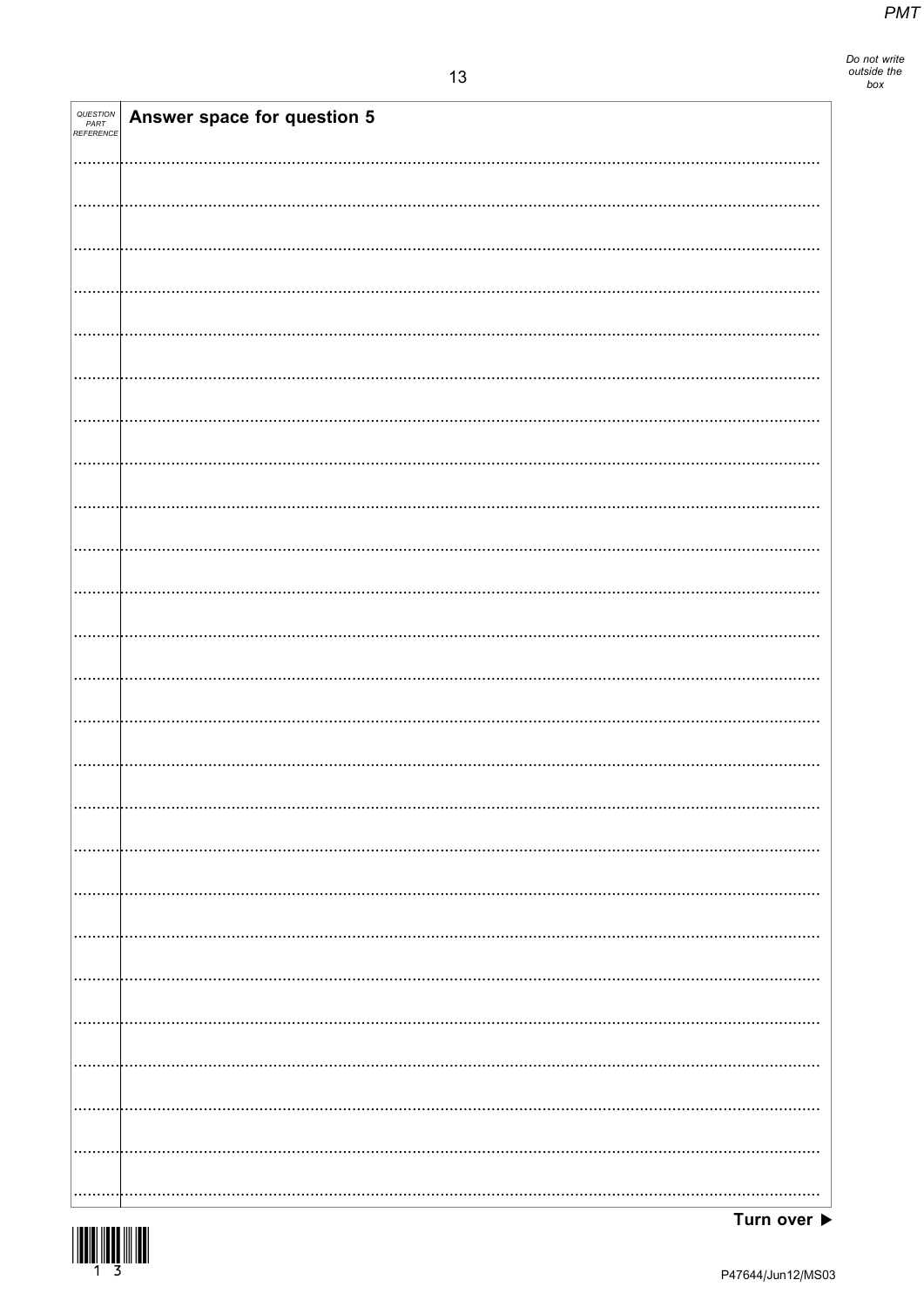Do not write outside the box

6 Alyssa lives in the country but works in a city centre.

Her journey to work each morning involves a car journey, a walk and wait, a train journey, and a walk.

Her car journey time,  $U$  minutes, from home to the village car park has a mean of 13 and a standard deviation of 3 .

Her time,  $V$  minutes, to walk from the village car park to the village railway station and wait for a train to depart has a mean of 15 and a standard deviation of 6 .

Her train journey time,  $W$  minutes, from the village railway station to the city centre railway station has a mean of 24 and a standard deviation of 4 .

Her time,  $X$  minutes, to walk from the city centre railway station to her office has a mean of 9 and a standard deviation of 2 .

The values of the product moment correlation coefficient for the above 4 variables are

$$
\rho_{UV} = -0.6 \quad \text{and} \quad \rho_{UW} = \rho_{UX} = \rho_{VW} = \rho_{VX} = \rho_{WX} = 0
$$

(a) Determine values for the mean and the variance of:

$$
(i) \quad M = U + V; \tag{4 marks}
$$

(ii) 
$$
D = W - 2U
$$
; (3 marks)

(iii) 
$$
T = M + W + X
$$
, given that  $\rho_{MW} = \rho_{MX} = 0$ . (2 marks)

- (b) Assuming that the variables  $M$ ,  $D$  and  $T$  are normally distributed, determine the probability that, on a particular morning:
	- (i) Alyssa's journey time from leaving home to leaving the village railway station is exactly 30 minutes; (1 mark)
	- (ii) Alyssa's train journey time is more than twice her car journey time;  $(3 \text{ marks})$
	- (iii) Alyssa's total journey time is between 50 minutes and 70 minutes.  $(4 \text{ marks})$

| QUESTION<br>PART<br>REFERENCE | Answer space for question 6 |
|-------------------------------|-----------------------------|
|                               |                             |
|                               |                             |
|                               |                             |
|                               |                             |

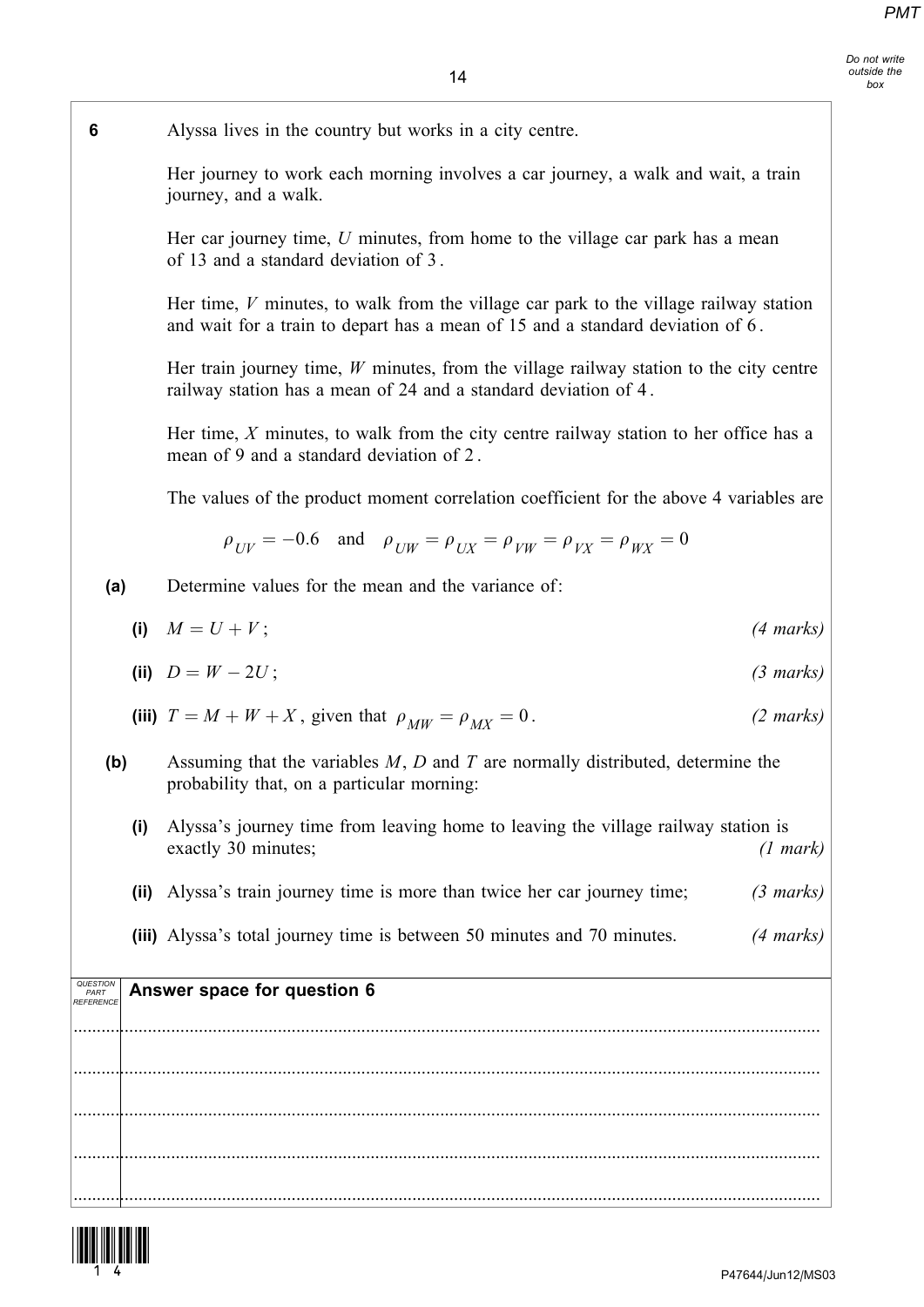Do not write<br>outside the<br>box

| QUESTION<br>PART<br>REFERENCE | Answer space for question 6 |
|-------------------------------|-----------------------------|
|                               |                             |
|                               |                             |
|                               |                             |
|                               |                             |
|                               |                             |
|                               |                             |
|                               |                             |
|                               |                             |
|                               |                             |
|                               |                             |
|                               |                             |
|                               |                             |
|                               |                             |
|                               |                             |
|                               |                             |
|                               |                             |
|                               |                             |
|                               |                             |
|                               |                             |
|                               |                             |
|                               |                             |
|                               |                             |
|                               |                             |

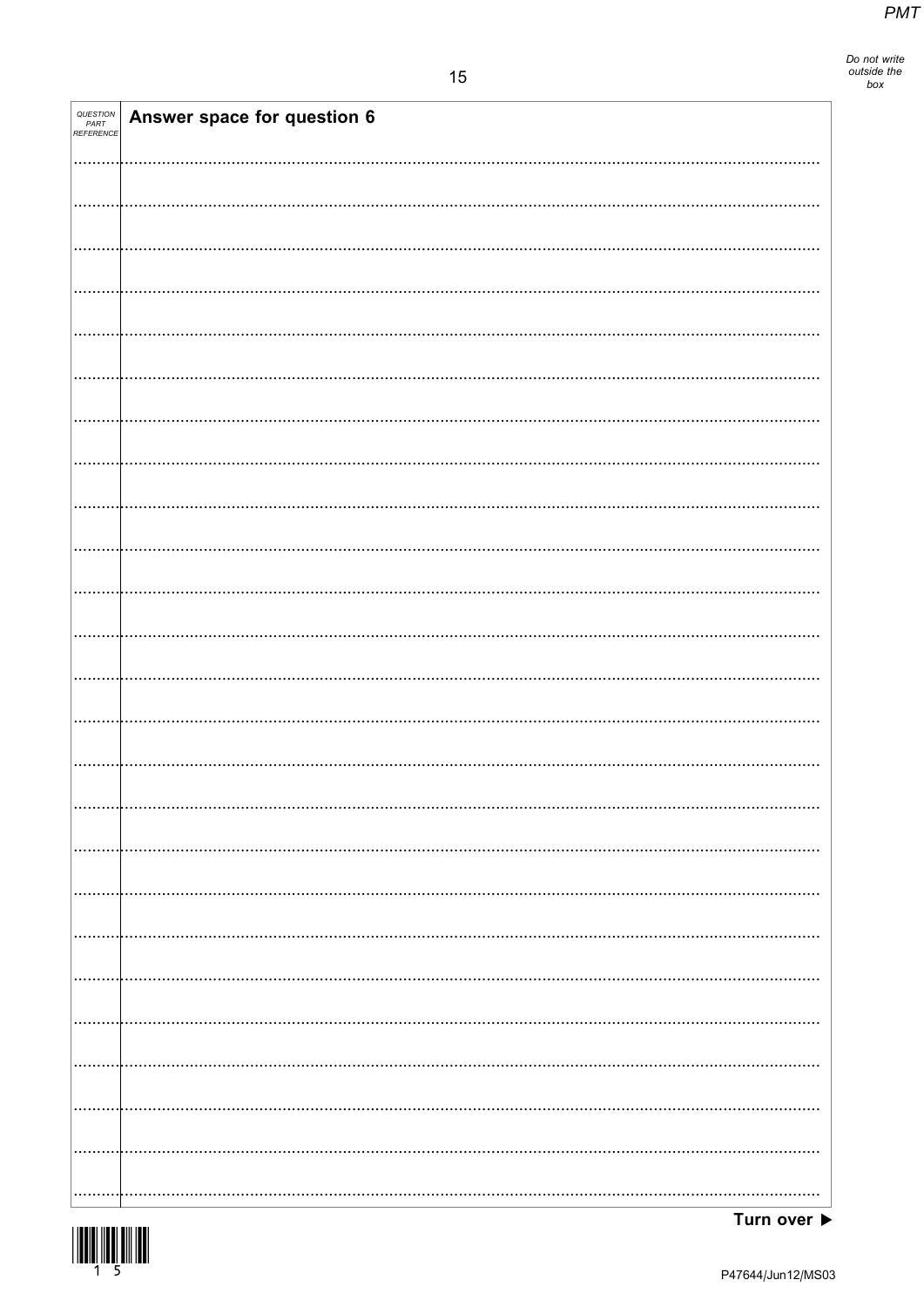| QUESTION<br>PART<br>REFERENCE | Answer space for question 6 |
|-------------------------------|-----------------------------|
|                               |                             |
|                               |                             |
|                               |                             |
|                               |                             |
|                               |                             |
|                               |                             |
|                               |                             |
|                               |                             |
|                               |                             |
|                               |                             |
|                               |                             |
|                               |                             |
|                               |                             |
|                               |                             |
|                               |                             |
|                               |                             |
|                               |                             |
|                               |                             |
|                               |                             |
|                               |                             |
|                               |                             |
|                               |                             |
|                               |                             |
|                               |                             |
|                               |                             |
|                               |                             |
|                               |                             |
|                               |                             |
|                               |                             |
|                               |                             |
|                               |                             |
|                               |                             |
|                               |                             |
|                               |                             |
|                               |                             |
|                               |                             |
|                               |                             |
|                               |                             |
|                               |                             |
|                               |                             |
|                               |                             |
|                               |                             |
|                               |                             |
|                               |                             |
|                               |                             |
|                               |                             |
|                               |                             |

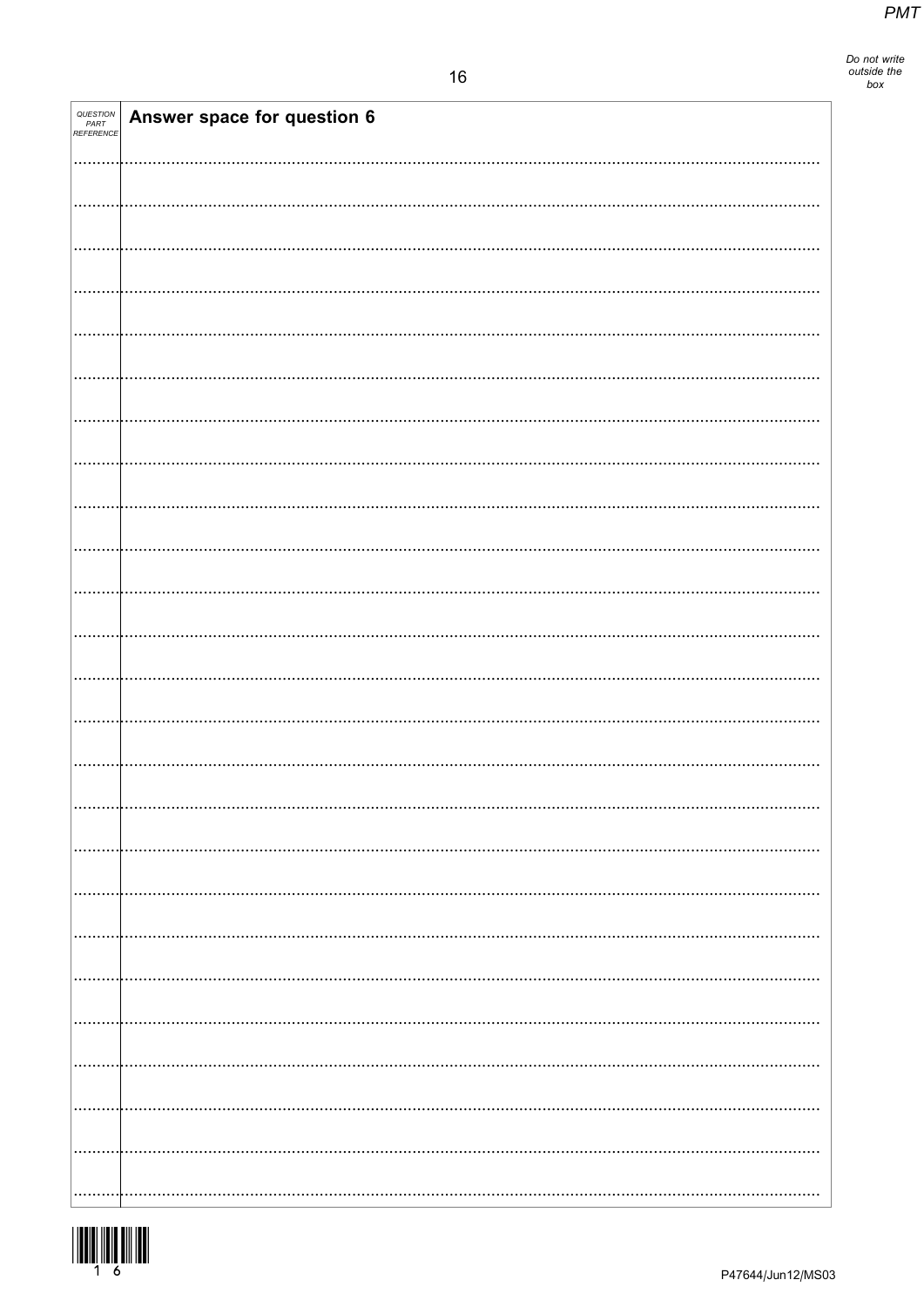| <i>QUESTION<br/>PART<br/>REFERENCE</i> | Answer space for question 6 |
|----------------------------------------|-----------------------------|
|                                        |                             |
|                                        |                             |
|                                        |                             |
|                                        |                             |
|                                        |                             |
|                                        |                             |
|                                        |                             |
|                                        |                             |
|                                        |                             |
|                                        |                             |
|                                        |                             |
|                                        |                             |
|                                        |                             |
|                                        |                             |
|                                        |                             |
|                                        |                             |
|                                        |                             |
|                                        |                             |
|                                        |                             |
|                                        |                             |
|                                        |                             |
|                                        |                             |
|                                        |                             |
|                                        |                             |
|                                        |                             |
|                                        |                             |

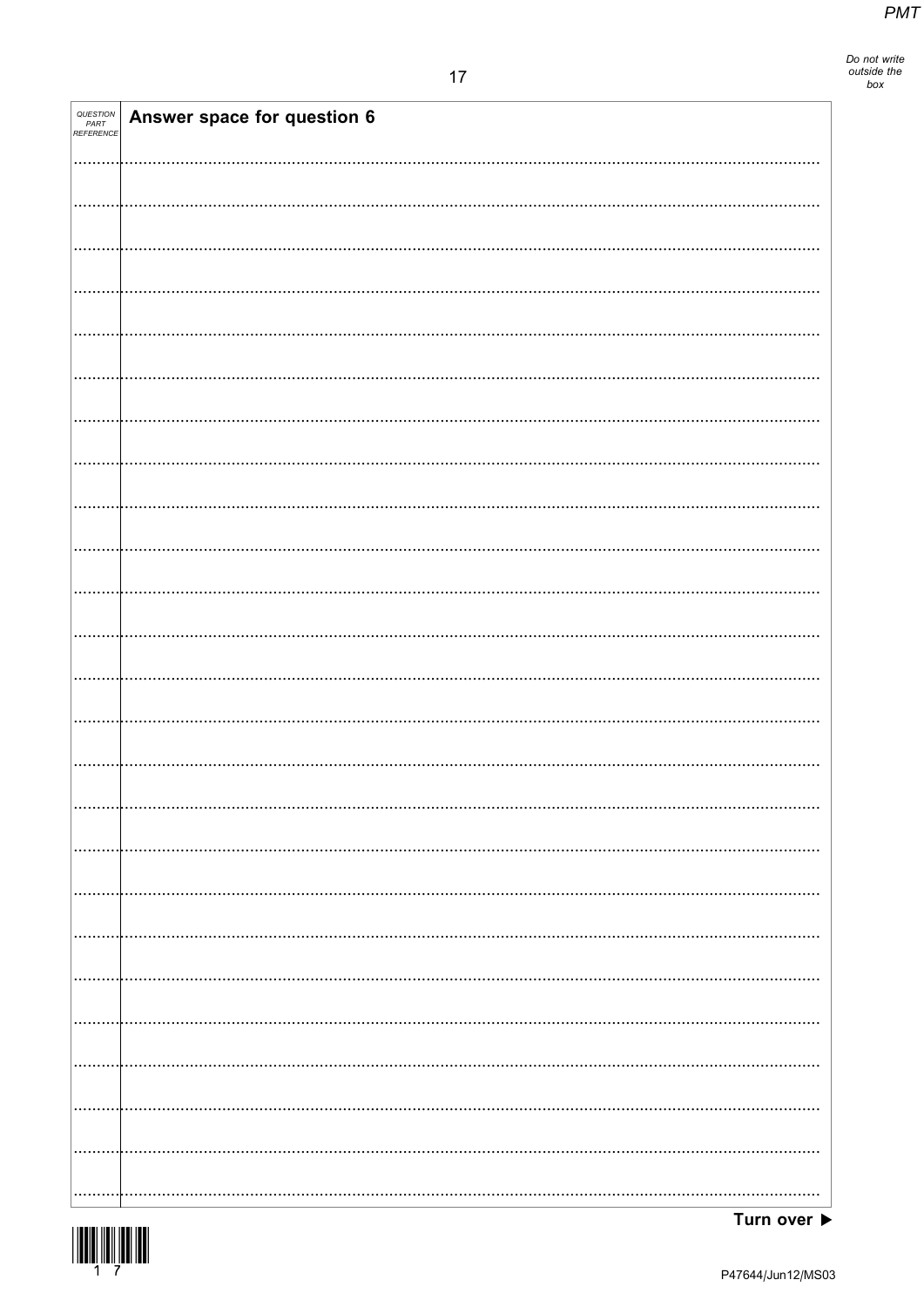| 7 (a) | The random variable X has a binomial distribution with parameters $n$ and $p$ . |                                                                                                                                     |                     |
|-------|---------------------------------------------------------------------------------|-------------------------------------------------------------------------------------------------------------------------------------|---------------------|
|       | (i)                                                                             | Prove, from first principles, that $E(X) = np$ .                                                                                    | $(3 \text{ marks})$ |
|       | (iii)                                                                           | Hence, given that $E(X(X-1)) = n(n-1)p^2$ , find, in terms of <i>n</i> and <i>p</i> , an<br>expression for $Var(X)$ .               | $(2 \text{ marks})$ |
| (b)   |                                                                                 | The mode, $m$ , of $X$ is such that                                                                                                 |                     |
|       |                                                                                 | $P(X = m) \ge P(X = m - 1)$ and $P(X = m) \ge P(X = m + 1)$                                                                         |                     |
|       | (i)                                                                             | Use the first inequality to show that                                                                                               |                     |
|       |                                                                                 | $m \leqslant (n+1)p$                                                                                                                | $(4 \text{ marks})$ |
|       | (i)                                                                             | Given that the <b>second</b> inequality results in                                                                                  |                     |
|       |                                                                                 | $m \geqslant (n+1)p-1$                                                                                                              |                     |
|       |                                                                                 | deduce that the distribution $B(10, 0.65)$ has one mode, and find the two values for the<br>mode of the distribution $B(35, 0.5)$ . | $(3 \text{ marks})$ |
| (c)   |                                                                                 | The random variable $Y$ has a binomial distribution with parameters $4000$<br>and 0.00095.                                          |                     |
|       |                                                                                 |                                                                                                                                     |                     |
|       |                                                                                 | Use a distributional approximation to estimate $P(Y \le k)$ , where k denotes the mode<br>of $Y$ .                                  | $(3 \text{ marks})$ |
|       |                                                                                 | Answer space for question 7                                                                                                         |                     |
|       |                                                                                 |                                                                                                                                     |                     |
|       |                                                                                 |                                                                                                                                     |                     |
|       |                                                                                 |                                                                                                                                     |                     |
|       |                                                                                 |                                                                                                                                     |                     |
|       |                                                                                 |                                                                                                                                     |                     |
|       |                                                                                 |                                                                                                                                     |                     |
|       |                                                                                 |                                                                                                                                     |                     |
|       |                                                                                 |                                                                                                                                     |                     |
|       |                                                                                 |                                                                                                                                     |                     |
|       |                                                                                 |                                                                                                                                     |                     |

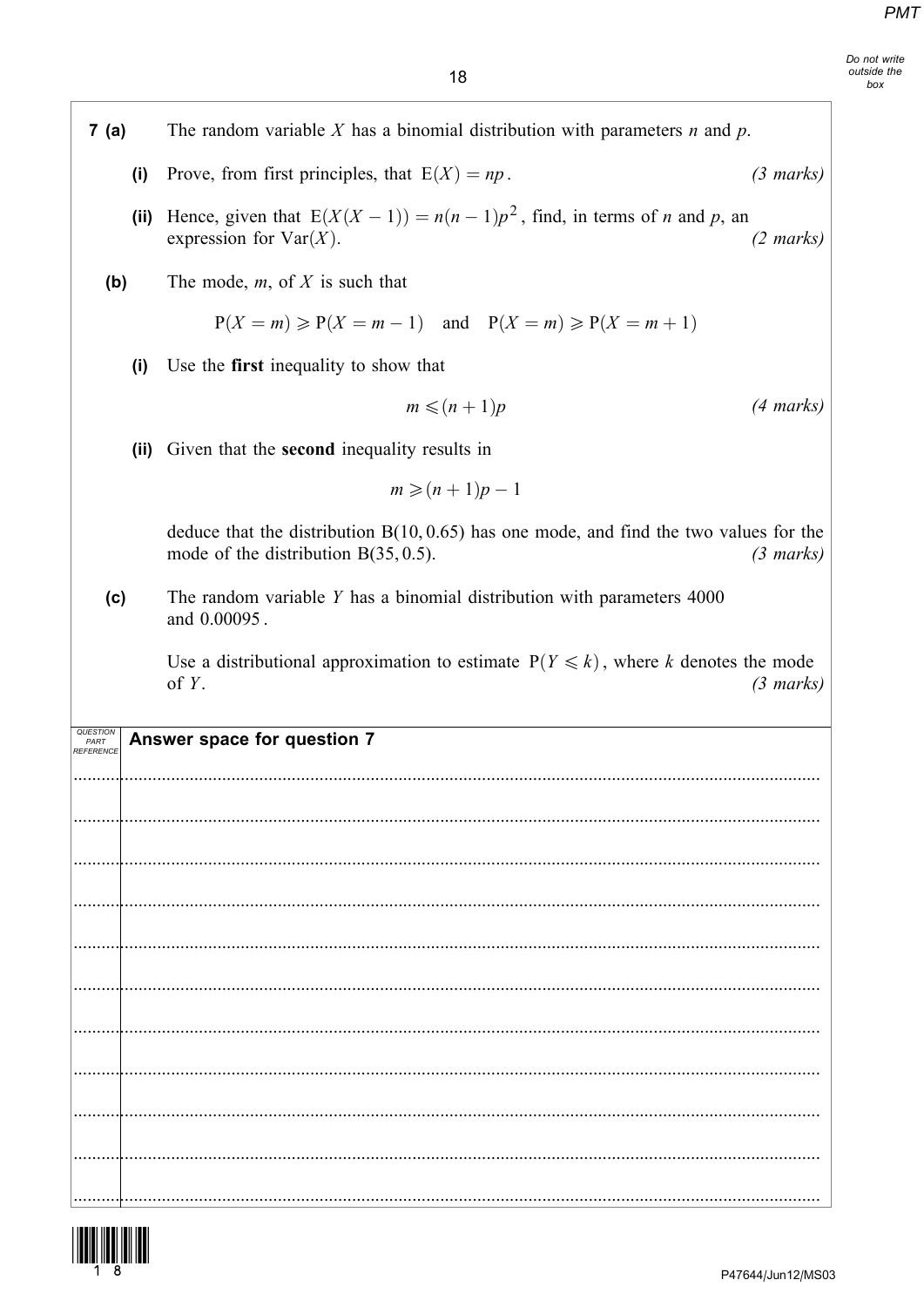| QUESTION<br>PART<br>REFERENCE | Answer space for question 7 |
|-------------------------------|-----------------------------|
|                               |                             |
|                               |                             |
|                               |                             |
|                               |                             |
|                               |                             |
|                               |                             |
|                               |                             |
|                               |                             |
|                               |                             |
|                               |                             |
|                               |                             |
|                               |                             |
|                               |                             |
|                               |                             |
|                               |                             |
|                               |                             |
|                               |                             |
|                               |                             |
|                               |                             |
|                               |                             |
|                               |                             |
|                               |                             |
|                               |                             |
|                               |                             |
|                               |                             |